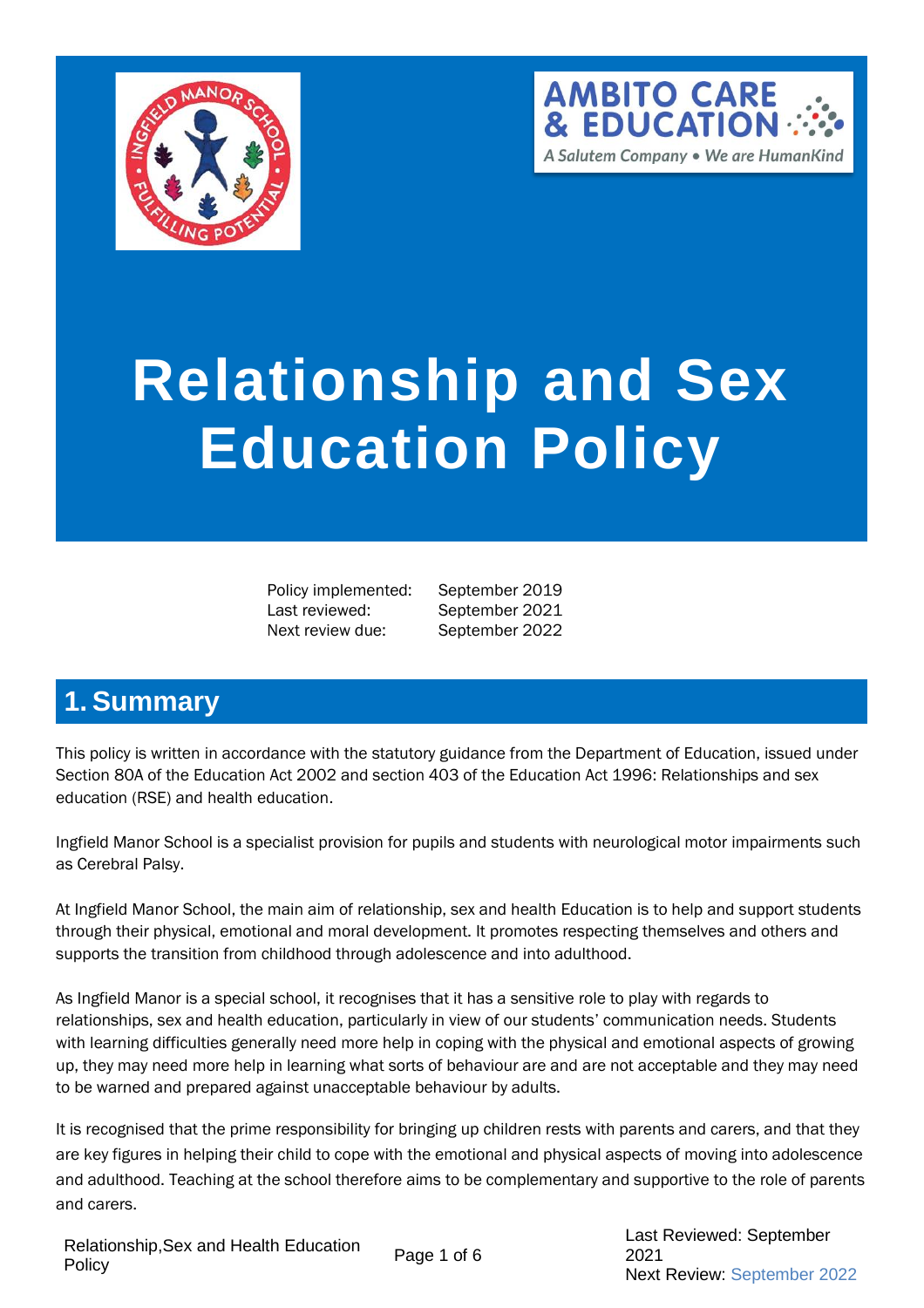# 2. Aims

At a level appropriate to a student's age and stage, the overarching aims of Relationship and Sex Education (RSE) at Ingfield Manor are:

- To provide students with the appropriate vocabulary needed to take an active part in their learning
- To make students aware that meaningful relationships are built on trust
- To recognise the need for responsible and caring relationships within the family unit
- To recognise different types of relationships, including same sex
- To develop a sense of mutual respect and care for others
- To explore a range of attitudes and values towards sex-related issues and help young people reach their own, informed opinions
- To encourage students to challenge gender stereotypes
- The acknowledgement of peer group pressure and the associated moral dilemmas
- To understand the importance of treating others with respect, irrespective of gender and difference to self
- The acquisition of knowledge relating to personal health and keeping safe.
- The encouragement and development of positive decision making skills
- To prevent acts of sexual harassment, violence and abuse
- Acknowledging the effect of lifestyles and one's actions
- Learning to give and receive support

#### EQUALITY AND DIVERSITY STATEMENT

The Salutem Group is committed to the fair treatment of all in line with the Equality Act 2010. An equality impact assessment has been completed on this policy to ensure that it can be implemented consistently regardless of any such factors and all will be treated with dignity and respect.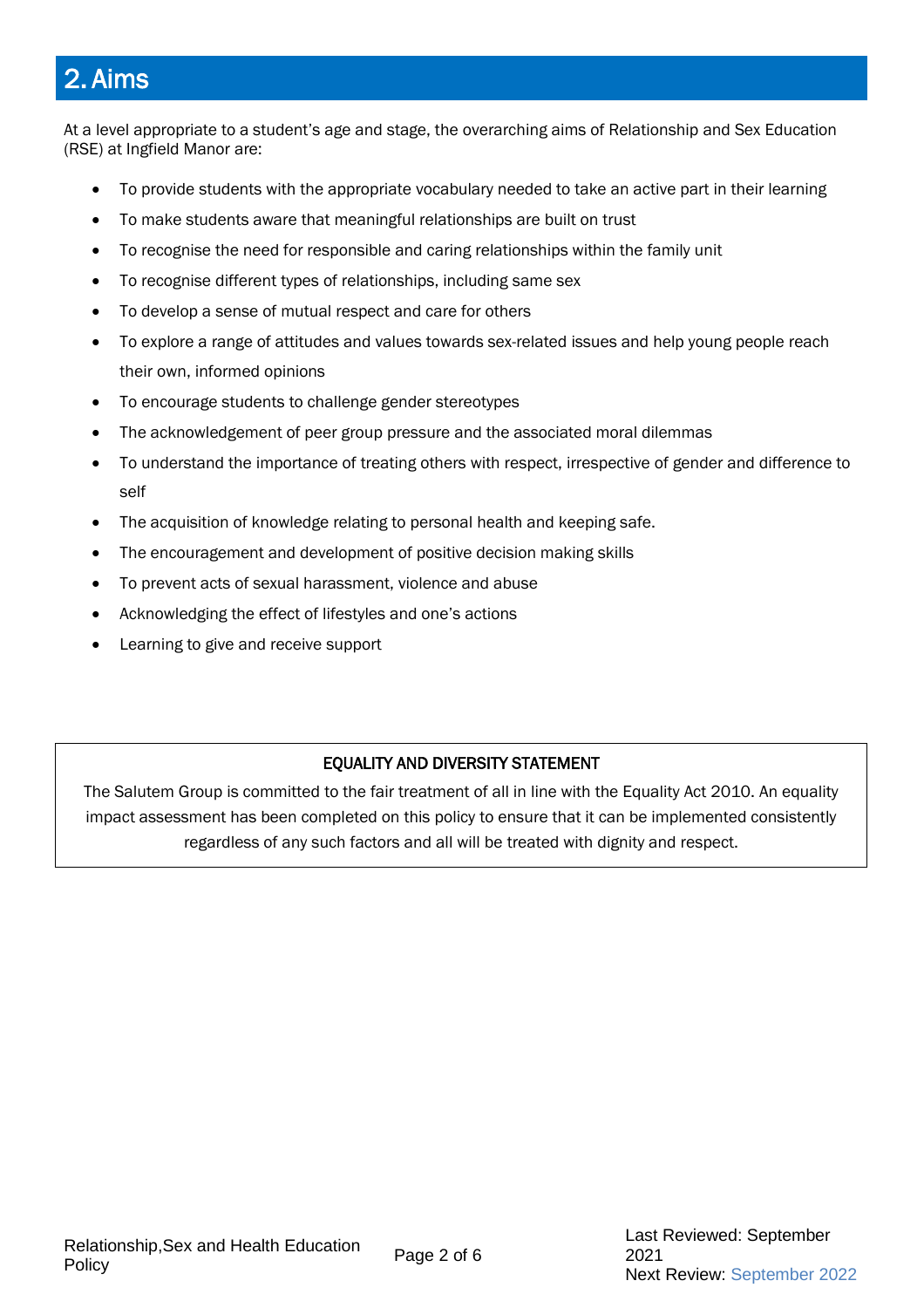# <span id="page-2-0"></span>3. Contents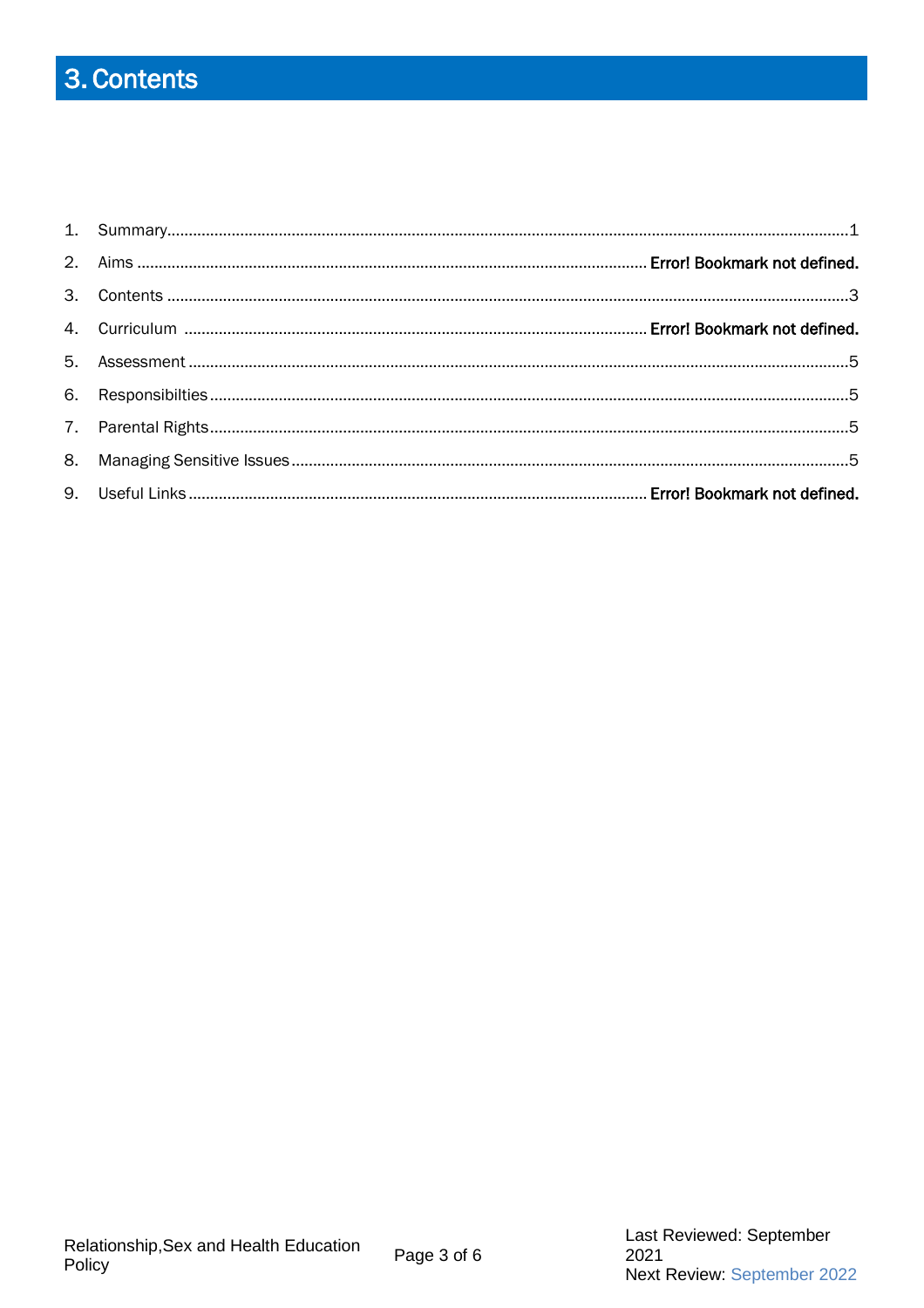## 4. Curriculum

Relationships and sex education (RSE) and health education is an explicit part of Ingfield Manor's PSHE curriculum, which is informed by the PSHE Association Programme of Study. It is delivered through conductive education as part of a diverse, stimulating curriculum that meets the individual needs of all students. PSHE helps to give the students the knowledge and skills to lead as healthy and independent life as appropriate to their individual need. At Ingfield Manor, PSHE is organised in a two year rolling programme covering the following:

Year 1

- Relationships
- Circle of Life
- Changes

Year 2

- Me and my community
- Being healthy
- Changes

This programme was created and is overseen by a team of teachers, speech and language therapists and team members to meet the unique needs of the students of Ingfield Manor. It is planned to cover the core elements of Health and Wellbeing; Relationships; and Living in the Wider World through a carefully sequenced spiral curriculum, and encompasses the statutory guidance for RSHE, as appropriate for our students. All students from Tigers class upwards follow this programme as it provides them with the opportunity to learn the vocabulary and build on their knowledge and understanding as they grow and progress. By providing opportunities to revisit and over learn the topics, learning is not only embedded but it is extended and deepened in an age and developmentally-appropriate way. The focus of teaching within Primary is on developing positive relationships, including friendships, family relationships and relationships with other adults and children. In Secondary, students will build on this knowledge and learn about intimate relationships, including acceptable/ unacceptable behaviours and contraception. Our curriculum engenders a respect for diversity, and an understanding of how individual's behaviour towards others can have an impact, from an early age, as we believe having this understanding reduces bullying, including the use of HBT (homophobic, biphobic and transphobic) language and supports the valuing of diversity. Whilst our curriculum recognises the importance of preventing sexual harassment, violence and abuse, this is not covered directly with our younger students. However, the foundations for this learning are introduced through teaching about asking, giving and not giving permission; what makes a good friend; boundaries and privacy; and body parts that are private. This supports students prepare for specific learning about sexual violence and sexual harassment when they are emotionally and developmentally ready for this teaching in Secondary and 6th Form.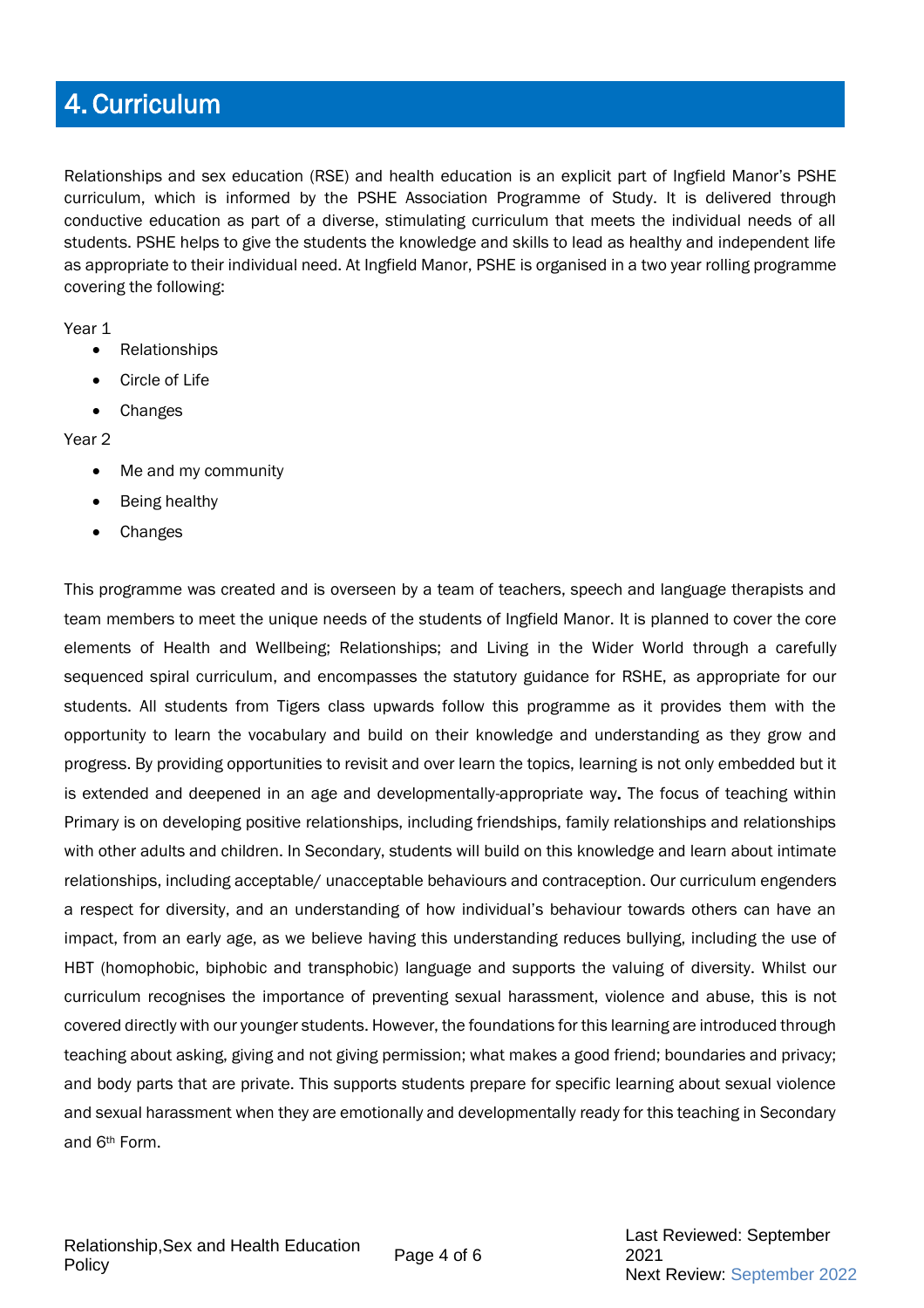Students across all key stages will also learn how to keep themselves healthy, both physically and mentally and how these two areas are interlinked. Care will be taken to ensure teaching is sensitive and takes into consideration individual student's circumstances, particularly those who receive all their nutrition and fluids through a gastrostomy as well as the impact of their disability on their physical abilities.

Our ICT curriculum also teaches students how to stay safe online, particularly recognising the importance of protecting their personal information and the dangers of internet relationships.

A range of resources will be used to ensure all students to access learning at a level appropriate to the individual. These will include multi-sensory resources, such as objects of reference, audio visual recordings, images and symbols.

### 5. Assessment

Individual student's progress is monitored through the use of personalised lesson targets and evaluated by the teacher, the student and their peers. This feedback is used to inform future planning and provision of resources.

All progress will be recorded on the daily lesson target sheet and retained as a record of attainment for at least one full academic year.

# 6. Responsibilities

The Head of Education is responsible for the overall provision of relationship, sex and heath education. Assistant Head Teachers are responsible for the provision within their departments. Together they will monitor and evaluate the standard of education using a range of approaches, such as lesson observations and work scrutiny. Speech and Language Therapists ensure vocabulary is accessible through symbols and inclusion on both low and high tech AAC.

Each teacher is responsible for ensuring their students are able to access the learning through the resources and approaches used. Differentiation within lessons should be personalised to meet the needs of individual students. Teaching is planned on a termly basis, using the school's medium term proforma.

# 7. Parental Rights

Parents have the right to withdraw their child from all parts of relationship, sex and health education except for those parts included in the statutory National Curriculum for Science. The school, however, will work with parents to ensure they that it is delivering relationship, sex and health education in a way that they support. If